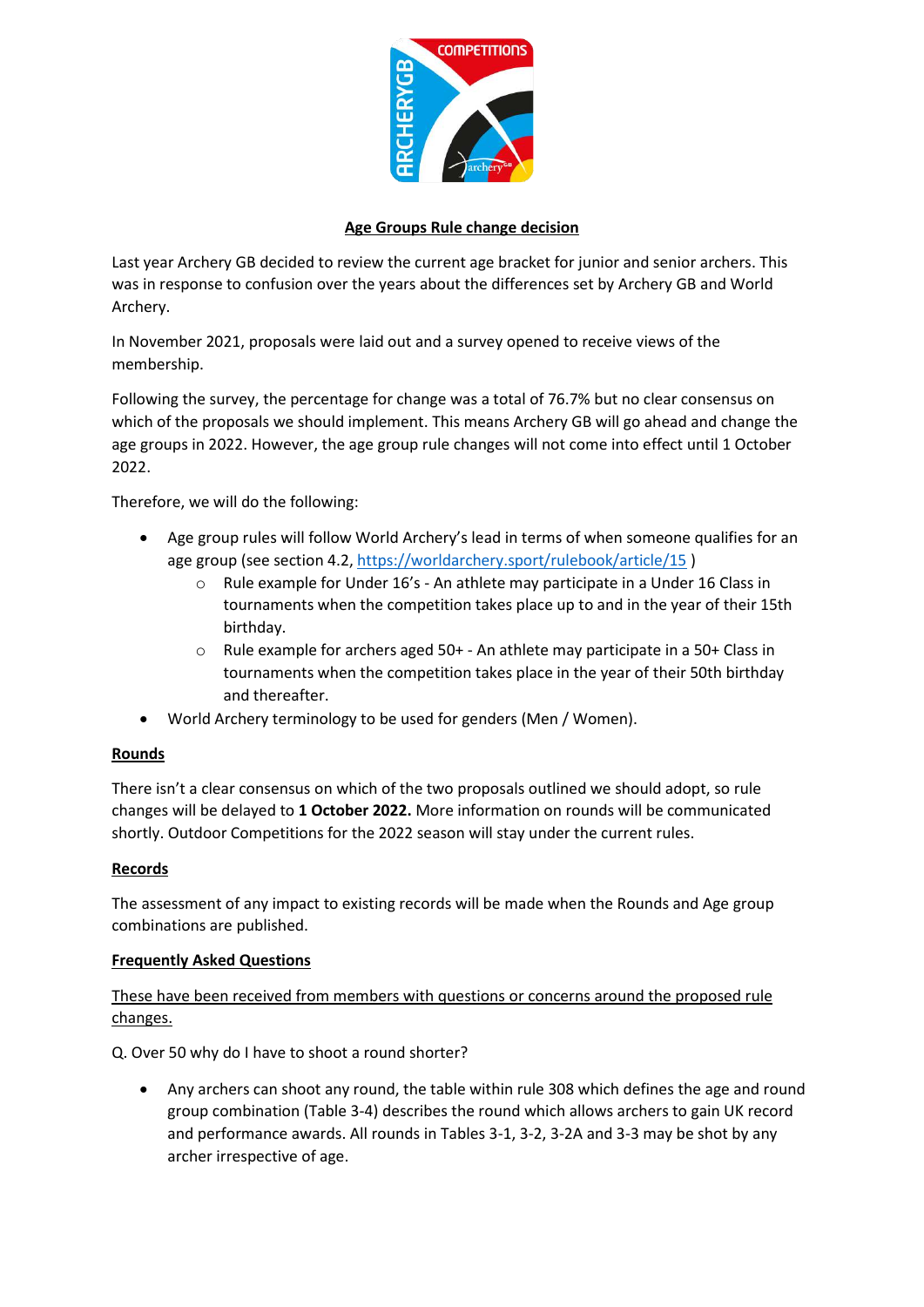

• The new 50+ category is to allow archers who are aged 50+ to gain a record at a shorter distance and shoot/compete with archers of their age. Alongside this there will be the relevant handicaps and classifications.

Q. What about over 70's and 60's?

• We will monitor what the uptake is for the 50+ age groups within competition before adding any more age groups.

Q. Why aren't all rounds available for the 50+ group?

• TO's put on any round for archers aged 50+ at any shoot i.e., in any round an archer would shoot the round below in distance however Archery GB only recognises the rounds in respect of the WA rounds and the York/Hereford rounds. If the 50+ category grows, Archery GB will look to add more records, handicaps and classifications as appropriate.

Q. Will the new age change for the archer's year of birth disadvantage juniors born later in the year and force them out of the sport?

• Unfortunately, whichever rule is used – either the year or date of birth – there are archers disadvantaged. Under the current age rules archers born in the summer are disadvantaged and have to change their distance part way through the outdoor season. Under the new rule an archer will not have to change mid-season if they are born during the summer.

Q. Will boys and girls be expected to shoot together under a mixed gender category?

• No, it is not expected that they compete under a mixed gender category.

Q. Why is this being done when there has been so much change with covid?

• This project was something we were looking at prior to the pandemic and the development of the sport shouldn't be held up due to covid.

Q. Why do we have Archery GB rules?

• The World Archery rules only cater for the 50+ (masters), Adult, under 21 and under 18 ages. Participation in the UK covers a wider range of age groups and therefore it is felt archers need appropriate opportunities.

Q. How will this impact classification and handicaps?

New tables and scores will be released with the rule changes.

Q. What will be the impact on membership fees?

• Membership fees were not part of this review. There is a wider membership review taking place during 2022 and we would welcome everyone to take part in this. Please keep any eye on the website and social media for more information.

If you have any comments or question please use this link<https://forms.gle/8ZiQTPXCJ6T16Xu98>